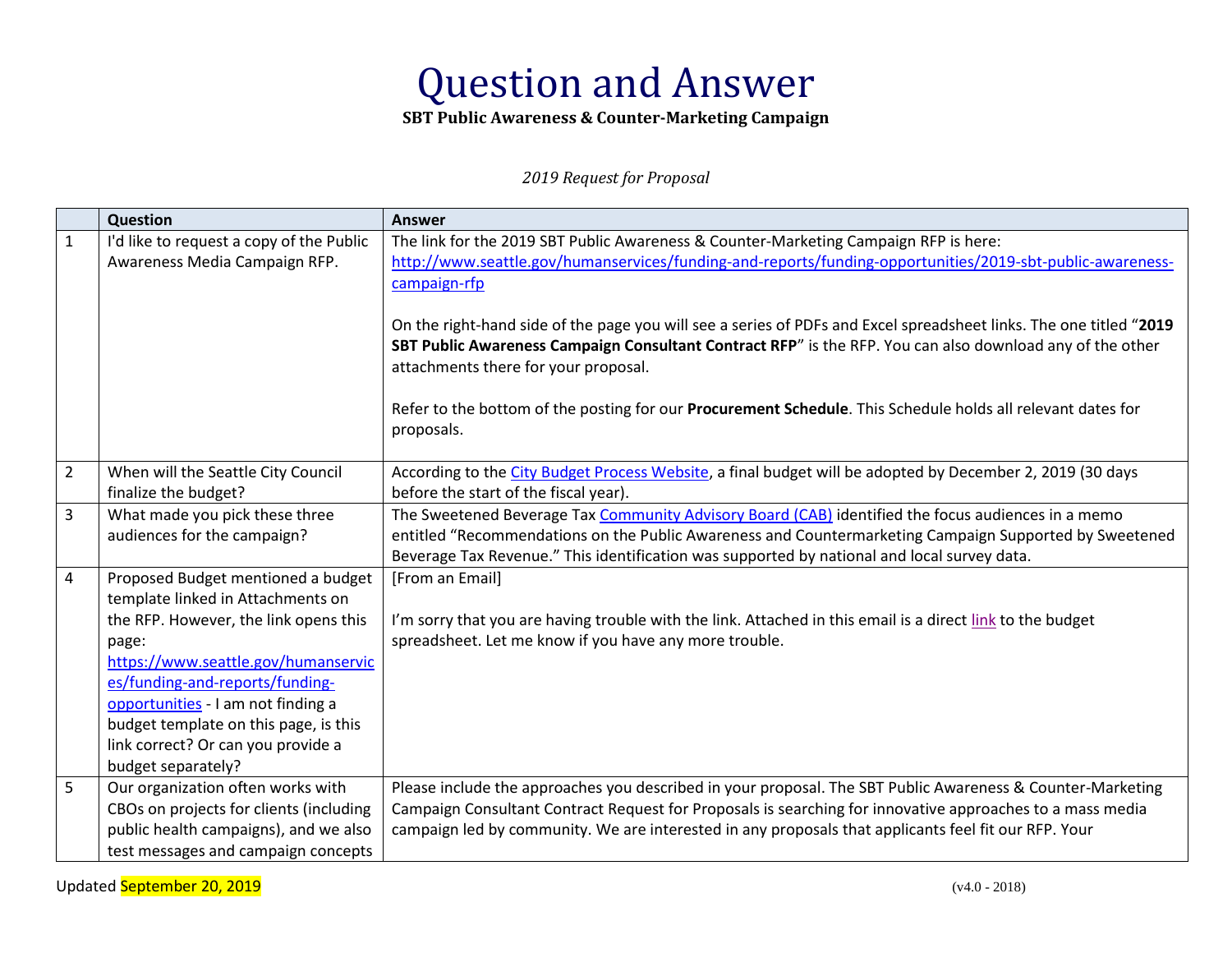**SBT Public Awareness & Counter-Marketing Campaign** 

*2019 Request for Proposal* 

|                | Question                                | <b>Answer</b>                                                                                                    |
|----------------|-----------------------------------------|------------------------------------------------------------------------------------------------------------------|
|                | with diverse audiences. However, we     | organization is encouraged to propose a model that feels most authentic to you and that satisfies the            |
|                | work with a rotating mix of CBOs        | requirements of the RFP.                                                                                         |
|                | based on the individual project's       |                                                                                                                  |
|                | distinct needs rather than having a     |                                                                                                                  |
|                | go-to CBO with whom we always           |                                                                                                                  |
|                | partner. We think this customization    |                                                                                                                  |
|                | benefits our clients, but it takes more |                                                                                                                  |
|                | time in the formative phase than        |                                                                                                                  |
|                | what you have scoped. Would you be      |                                                                                                                  |
|                | interested in learning more about our   |                                                                                                                  |
|                | approach if it differentiates from the  |                                                                                                                  |
|                | RFP's scope-and would you like to       |                                                                                                                  |
|                | hear about that via a proposal or wait  |                                                                                                                  |
|                | to have a conversation after the RFP    |                                                                                                                  |
|                | process concludes?                      |                                                                                                                  |
|                |                                         |                                                                                                                  |
| 6              | To what degree (if any) is PHSKC        | The Seattle Human Services Department (HSD) is leading this campaign. Public Health - Seattle & King County      |
|                | participating in the RFP review         | (PHSKC) does not have a formal role in the campaign.                                                             |
|                | process and in the implementation of    |                                                                                                                  |
|                | the project? Who at PHSKC is            |                                                                                                                  |
|                | involved?                               |                                                                                                                  |
|                |                                         |                                                                                                                  |
| 6              | Are there specific CBOs who are a       | HSD encourages applicants to prioritize those most impacted by the sale of sugary sweetened beverages (SSBs)     |
|                | priority for you to work with?          | as identified in the RFP.                                                                                        |
|                |                                         |                                                                                                                  |
| $\overline{7}$ | What is driving the budget and          | The City budget process is driving our budget and timeline specified in the RFP. However, we encourage firms to  |
|                | timeline that you specified? For        | propose a realistic and meaningful scope of work and budget. If your firm feels you cannot spend the full amount |
|                | instance: Do you have grant             | in the designated time period, please state that in your proposal. Final timelines and contract amounts will be  |
|                | restrictions, such as a deadline for    | negotiated during the contracting process.                                                                       |
|                | spending down remaining dollars on a    |                                                                                                                  |

Updated September 20, 2019 (v4.0 - 2018)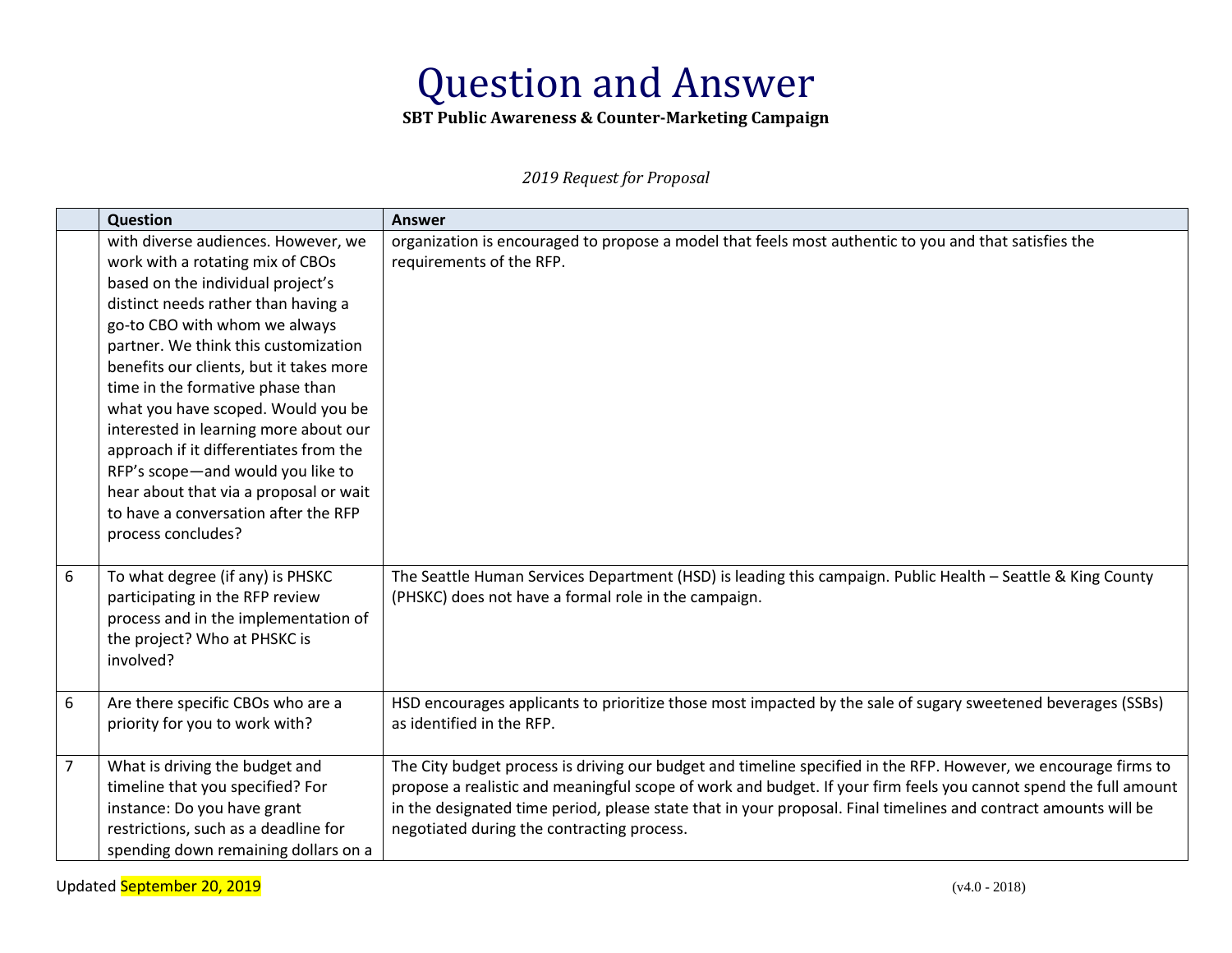**SBT Public Awareness & Counter-Marketing Campaign** 

*2019 Request for Proposal* 

|   | Question                                                                                                                                                                                                                                                                                                                                                                                                                                                                                                                                                                                      | <b>Answer</b>                                                                                                                                                                                                                                                            |
|---|-----------------------------------------------------------------------------------------------------------------------------------------------------------------------------------------------------------------------------------------------------------------------------------------------------------------------------------------------------------------------------------------------------------------------------------------------------------------------------------------------------------------------------------------------------------------------------------------------|--------------------------------------------------------------------------------------------------------------------------------------------------------------------------------------------------------------------------------------------------------------------------|
|   | grant? Or, have you worked with a<br>consultant to outline a scope that<br>would fit within this timeline and                                                                                                                                                                                                                                                                                                                                                                                                                                                                                 |                                                                                                                                                                                                                                                                          |
| 8 | budget?<br>Thinking about the opportunities and<br>constraints of youth-led CBOs, is the<br>priority to work with a youth-led<br>group who drives their own work or is<br>the priority to meet the deadline? (To<br>be genuinely youth-led, we won't be<br>able to create something new with<br>this timeline.)                                                                                                                                                                                                                                                                               | HSD's priority is to work with a youth-led group who directs the work and informs the campaign. We encourage<br>firms to propose a timeline that feels most appropriate to how you conduct a community and youth-led public<br>awareness and counter-marketing campaign. |
| 9 | If HSD is committed to doing outreach<br>with Latinx communities, are you<br>open to putting together a timeline<br>that is culturally responsive to<br>community organizations? For<br>example, with several events coming<br>up for Hispanic/Latinx heritage<br>month, October would not be a good<br>time to start, if you are focused on<br>Spanish-language kick-off. After all,<br>many orgs will be in the throes of<br>organizing events (including galas)<br>and already strapped for capacity. In<br>November, we're competing with<br>elections, school closings, and<br>holidays. | HSD is committed to the City of Seattle's Race and Social Justice Initiative. As such, we are open to a proposed<br>timeline that is culturally responsive to community organizations.                                                                                   |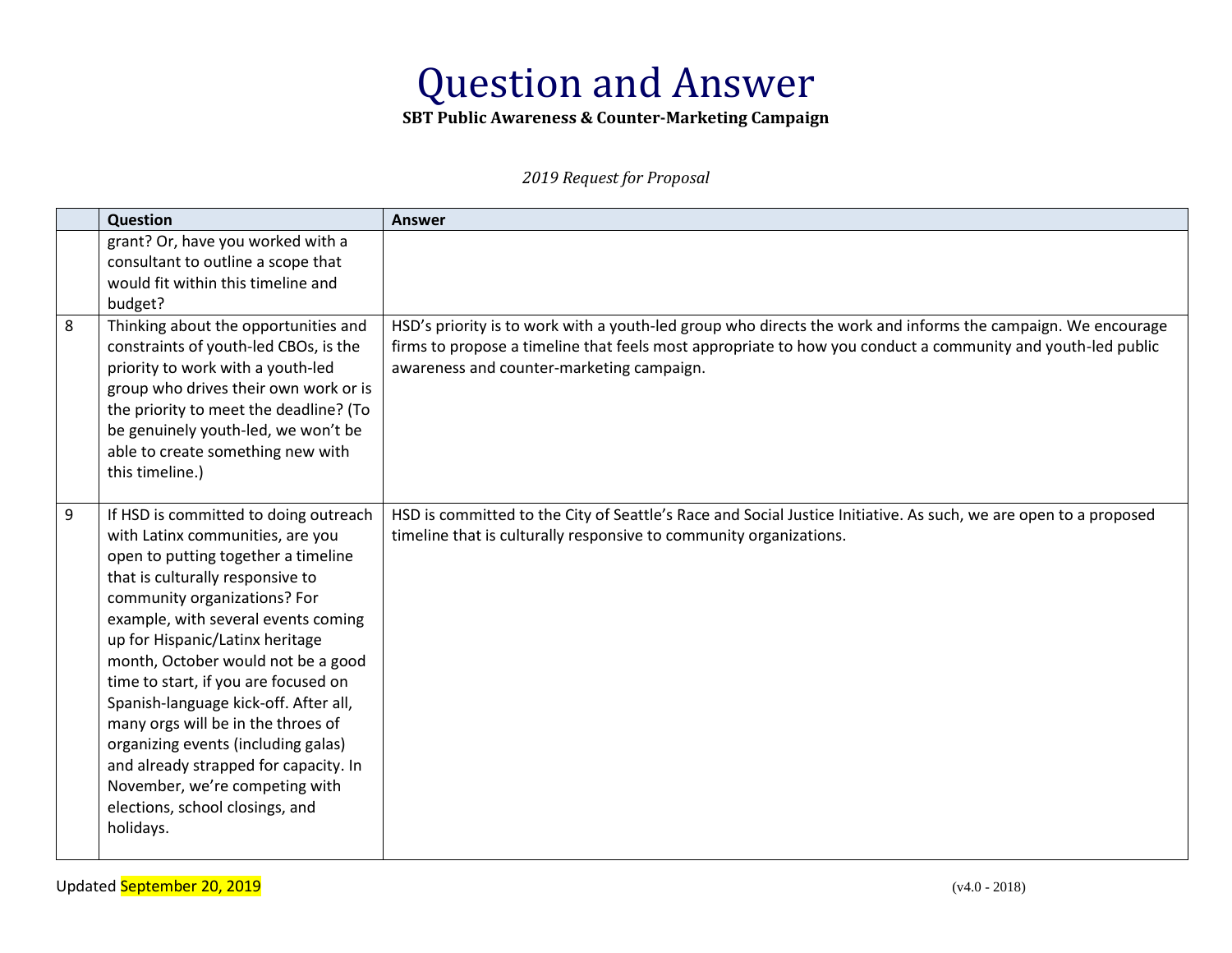**SBT Public Awareness & Counter-Marketing Campaign** 

*2019 Request for Proposal* 

|    | Question                                                                                                                                                                                                                                                                                                                                                                                                                                                                                                                                                                                                                    | <b>Answer</b>                                                                                                                                                                                                                                           |
|----|-----------------------------------------------------------------------------------------------------------------------------------------------------------------------------------------------------------------------------------------------------------------------------------------------------------------------------------------------------------------------------------------------------------------------------------------------------------------------------------------------------------------------------------------------------------------------------------------------------------------------------|---------------------------------------------------------------------------------------------------------------------------------------------------------------------------------------------------------------------------------------------------------|
| 10 | Is there the possibility to partner with<br>existing school or after-school<br>programs to engage youth, instead of<br>a CBO? While we'd ideally partner<br>with a CBO that has both adult and<br>youth organizing, oftentimes school<br>partnerships are the most effective<br>way to reach youth where they are.<br>Also, if it's youth-led, we should be<br>tapping into an existing youth effort.<br>Some of these efforts will require<br>talking to schools. If we know up-front<br>whether or not a school partnership is<br>acceptable (as an alternative to a<br>CBO), then that can help us focus our<br>efforts. | There is the possibility to partner with existing school and after-school programs. HSD is not looking to duplicate<br>work. We encourage applicants to consider any and all youth networks that are appropriate.                                       |
| 11 | Is any part of this effort to build<br>support for a ballot measure or to<br>gauge voter support?                                                                                                                                                                                                                                                                                                                                                                                                                                                                                                                           | This campaign is not part of an effort to build support for a ballot measure or to gauge voter support.                                                                                                                                                 |
| 12 | Responses appear due on Rosh<br>Hashanah. Might this be changed?                                                                                                                                                                                                                                                                                                                                                                                                                                                                                                                                                            | Yes. The new 2019 SBT Public Awareness & Counter-Marketing Campaign Application Deadline is Wednesday,<br>October 2, 2019 by 12:00 PM, Noon.                                                                                                            |
| 13 | Will the contractor be responsible for<br>sourcing the Community Based<br>Organization and youth engagement<br>CBO, or does the city already have<br>plans for these partners?                                                                                                                                                                                                                                                                                                                                                                                                                                              | The contractor is responsible for providing a proposal that reflects their knowledge of existing community-based<br>organizations and youth-led organizations. HSD can provide support in this capacity but will not be the sole<br>source of networks. |